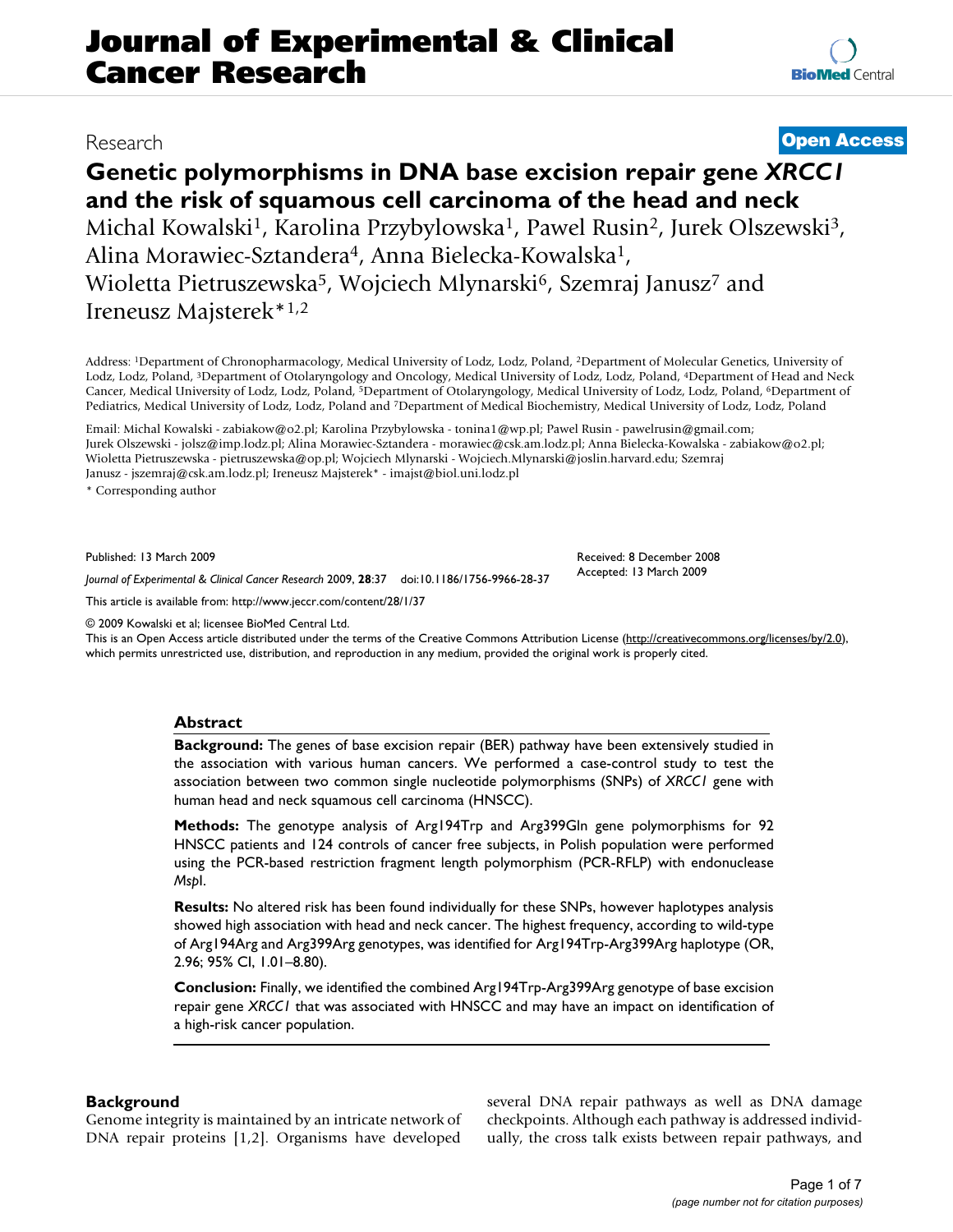there are instances in which a DNA-repair protein is involved in more than one pathway. Single nucleotide polymorphisms (SNPs) in DNA repair genes may be associated with differences in the repair efficiency of DNA damage and may influence an individual's risk of cancer. Establishing this connection, however, has been a challenge due to the complexity of interactions that affect the repair pathways [[3](#page-5-2),[4](#page-5-3)]. Increasing evidence links environmental exposures, subtle modification in DNA repair efficiency, and cancer risk [\[5\]](#page-5-4).

The genes belonging to base excision repair (BER) pathway, such as X-ray Repair Cross Complementing Group 1 (*XRCC1*) have been extensively studied in the association with various human cancer [[6](#page-5-5)[-14\]](#page-6-0). Two major SNPs of the *XRCC1* gene have been identified at codon 194 (C > T substitution at position 26304, exon 6, Arg to Trp) and 399 (G > A substitution at position 28152, exon 10, Arg to Gln). The *XRCC1* Arg399Gln polymorphism is located in the area coding for a PARP binding site. PARP is a zincfnger containing enzyme that detects DNA strand breaks [[15](#page-6-1)]. Carriers of the *XRCC*1 399 Gln variant allele have been shown to have higher levels of DNA adducts [[16\]](#page-6-2) and to be at greater risk for ionizing radiation sensitivity [[17](#page-6-3)] and tobacco correlated DNA damage [\[18-](#page-6-4)[20\]](#page-6-5).

The XRCC1 protein plays an important role in the maintenance of genomic stability through the both base excision and single-strand break repair by acting as a scaffold for other DNA repair proteins, such as DNA glycosylases, polymerase beta [[21](#page-6-6)] and ligase III [\[22\]](#page-6-7). XRCC1 participates in the first step of BER by interacting with the numerous of human DNA glycosylases including hOGG1, MPG, hNTH1 and NEIL1 [[23,](#page-6-8)[24](#page-6-9)]. It was found that XRCC1, through its NTD and BRCT1 domains, has affinity to form a covalent complex via Schiff base with AP sites. It was also reported that XRCC1 affinity was higher when the DNA carried an AP-lyase- or APE1-incised AP site [\[25](#page-6-10)]. This results in an acceleration of the overall repair process of abasic site, which can be used as a substrate by DNA polymerase beta. Thus, this suggests mechanism by which XRCC1, through its multiple proteinprotein interactions plays essential role in the resealing of the repaired DNA strand.

Head and neck squamous cell carcinoma (HNSCC) comprise about 6% of all malignant neoplasm. Overall survival is low especially in developing countries and the major risk factors of HNSCC became smoking or alcohol consumption [[26\]](#page-6-11). Although the functional significance of XRCC1 polymorphism has not yet been fully elucidated, due to smoking and alcohol consumption attitude it may increase risk of head and neck cancer occurrence [[27](#page-6-12)]. To test this hypothesis, we performed a hospital based case-control study using a polymerase chain reaction-restriction fragment length polymorphism (PCR-RFLP) assay to genotype two polymorphisms of DNA repair gene *XRCC1* Arg194Trp and Arg399Gln in relation to head and neck cancer susceptibility.

# **Methods**

### *Patients*

Blood samples were obtained from 92 patients (50 men and 42 women, mean age  $48.7 \pm 11.13$ ) with squamous carcinoma of head and neck. Control samples consisted of age matched 124 cancer-free blood donors (63 men and 61 women, mean age  $44.47 \pm 19.24$ ). Despite of 4 years younger controls then patients, there were not statistical differences in age of analyzed groups ( $P = 0.169$ ). Prior to examination, the patients and control subjects, did not receive medicaments like antibiotics or steroids. Patients enrolled to the examination were analyzed according to cancer staging system of the TNM Classification of Malignant Tumours that describes the extent of cancer in a patient's body: T describes the size of the tumor and whether it has invaded nearby tissue, N describes regional lymph nodes that are involved and M describes distant metastasis (spread of cancer from one body part to another). Within the control group selected subjects (52 cases) were classified as smokers for at least 10 years, up to 10 cigarettes per day. The smoking attitude of head and neck cancer group was also analyzed for nonsmoking patients, patients smoking 10 cigarettes per day for ten years, patients smoking 20 cigarettes per day for twenty years and patients smoking 20 cigarettes per day for thirty years. All patients and controls subjects were recruited from three medical units of Head and Neck Neoplasm Surgery Departments, Medical University of Lodz, Poland. All subjects included into the study were unrelated Caucasians and inhibited Lodz district, Poland. The study was approved by the Local Ethic Committee and written consent was obtained from each patient or healthy blood donor before enrolling into the study.

#### *Genotype determination*

Genomic DNA was isolated from blood cells using Phenol-Chloroform extraction method. Genotypic analysis of the *XRCC1* 399 G > A polymorphism was determined by the PCR-based restriction fragment length polymorphism (PCR-RFLP) method, as described in detail earlier [\[28](#page-6-13)]. Briefly, PCR primers for the *XRCC1* codon 194 (forward 5'-GCCCCGTCCCAGGTA-3' and reverse 5'-AGCCCCAA-GACCCTTTCATC-3') were used to generate a 292 bp product containing the polymorphic sites. PCR primers for the *XRCC1* codon 399 (forward 5'-TTGTGCTTTCTCT-GTGTCCA-3' and reverse 5'-TCCTCCAGCCTTTTCTGATA-3') were used to generate a 615 bp product containing the polymorphic sites. The PCR was carried out in a MJ Research, INC thermal cycler, model PTC-100 (Waltham, MA, USA). The PCR reactions were carried out in a 20 μl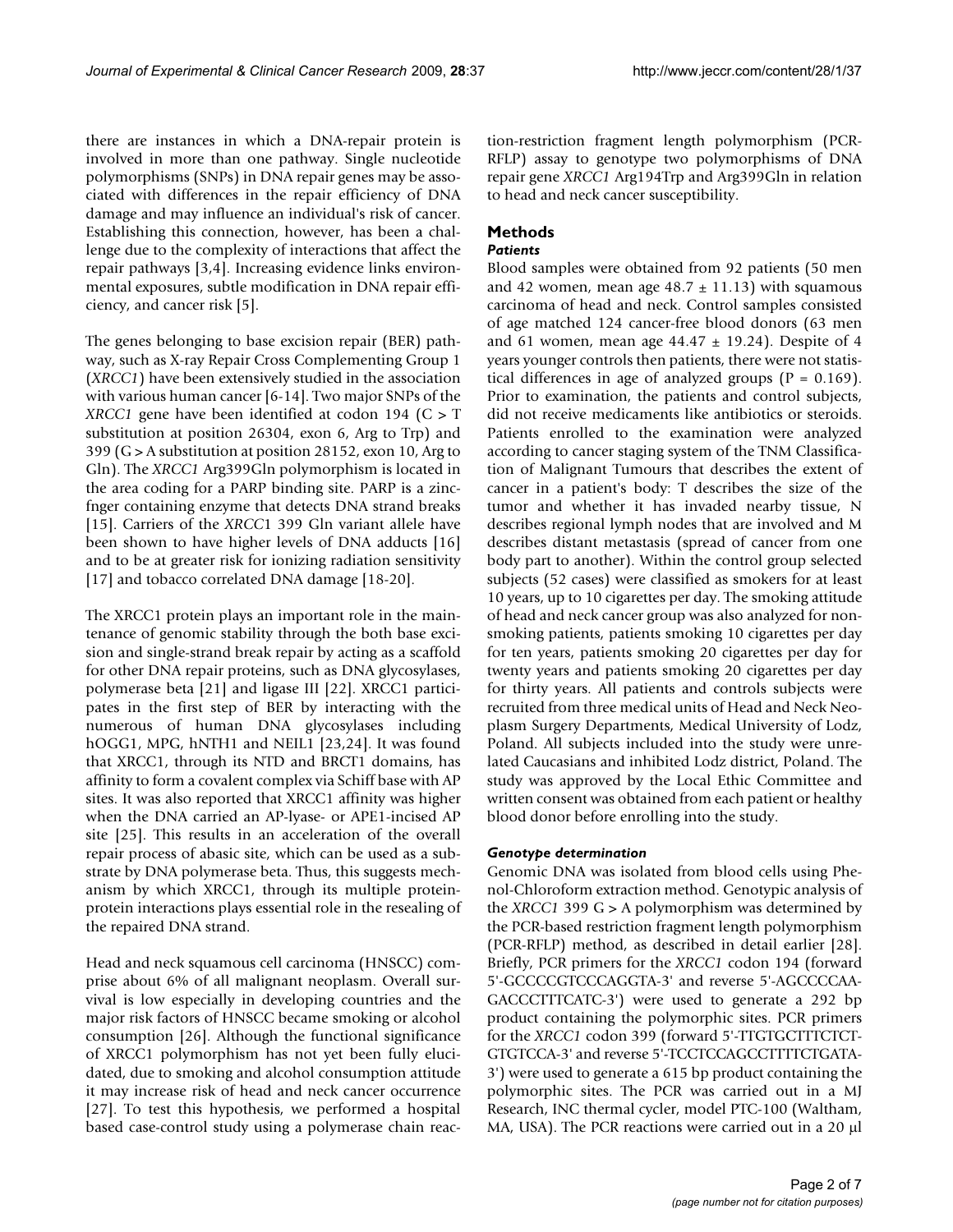volume of 20 pmol of each primer, 0.2 mM each dNTP and 1 μl buffer and 1 U of *Taq* polymerase, with a denaturation of 94°C for 5 min, followed by 30 cycles of 30 s at 61°C and 45 s at 72°C and finally 7 min at 72°C. Following amplification, PCR products were digested using 10 U of restriction enzyme *Msp*I (New England BioLabs, Beverly, MA, USA) for 16 h at 37°C, and electrophoresed on a 3% agarose gel. The wild type Arg allele for codon 194 is determined by the presence of a band at 292 bp, while the mutant Trp allele is determined by the presence of a band at 313 bp (indicative of the absence of the *Msp*I cutting site). In addition to these bands, a 174 bp band, resulting from an additional invariant cutting site for *Msp*I in the 491 bp amplified fragment (codon 194) is always present and serves as internal control for complete *Msp*I digestion. The wild type Arg allele for codon 399 is determined by the presence of two bands at 374 and 221 bp, while the mutant Gln allele is determined by the presence of the uncut 615 bp band (indicative of the absence of the *Msp*I cutting site).

#### *Data analysis*

The allelic frequencies were estimated by gene counting and genotypes were scored. The  $\chi^2$  test was used to compare the observed numbers of genotypes with those expected for a population in the Hardy-Weinberg equilibrium and to test the significance of the differences of observed alleles and genotypes between groups. The odds ratios (ORs) and 95% confidence intervals (CIs) were calculated by using a logistic regression model. The t-test (for normal distribution) or Manne-Whitney test (for nonnormal distribution) was used to compare each parameter between two groups (i.e. sex and age). An analysis of variance test was used to identify parameters that would make significant differences between more than two groups; Scheffe's test was then used to assess the significance of difference in each identified parameter between any two groups. STATISTICA 6.0 software (Statsoft, Tulsa, OK, USA) was used to perform analyses.

#### **Results and discussion**

In this work we investigated two common single nucleotide polymorphisms of *XRCC1* gene Arg194Trp and Arg399Gln and their association with human head and neck squamous cell carcinoma. The genotype analysis of these two SNPs of *XRCC1* gene, for 92 HNSCC patients and 124 controls of cancer free subjects, in Polish population were performed using PCR-RFLP method. The polymorphisms chosen for this study have been shown to have functional significance and may be responsible for a low DNA repair capacity phenotype characteristic of cancer patients including head and neck squamous carcinomas [\[29](#page-6-14)[-32\]](#page-6-15). The characteristic of HNSCC patens group according to age, sex, tumor stage and smoking status data was displayed in table [1.](#page-2-0)

Genome integrity is maintained by an intricate network of DNA repair proteins [\[33](#page-6-16)[,34](#page-6-17)]. Organisms have developed several DNA-repair pathways as well as DNA-damage checkpoints. Defects in this complex machinery are associated with genotoxic susceptibility and familial predispositions to cancer [\[35](#page-6-18)]. Increasing evidence links environmental exposures, subtle modification in DNA repair efficiency, and cancer risk [\[36](#page-6-19)]. XRCC1 participates in DNA single strand break and base excision repair to protect genome stability in mammalian cells. One of the common polymorphisms of *XRCC1* the Arg399Gln is located in the BRCT1 domain responsible for interacting with other repair components of BER. It was reported that Arg→Gln substitution produces significant conformational changes at BRCT1 domain that may be critical for DNA repair protein-protein interactions [[37](#page-6-20)], thus absence or impairment repair may cause genome instability and cancer occurrence. It is also important to integrate DNA-repair process with DNA-damage checkpoints and cell survival, to evaluate the role of DNA repair at both cellular and organismic levels. Therefore, protective effects of XRCC1 polymorphisms in cancer may also be observed by the enhanced efficiency of apoptosis at a cellular level as a result of diminished DNA repair capacity secondary to the genetic polymorphisms [[38,](#page-6-21)[39](#page-6-22)].

In our study, neither of these SNPs was found to individually contribute to head and neck cancer risk. There were no differences between the distribution of the genotypes or alleles frequences in patients and controls. However,

<span id="page-2-0"></span>**Table 1: The characteristic of patients group with squamous cell carcinoma of the head and neck (HNSCC).**

| <b>Patients</b> |     | <b>Sex</b> |    | <b>Tumor stage</b><br>(TNM) |     |                   | <b>Smoking status</b><br>(cigarettes per day) |      |  |                               |  |     |         |         |          |
|-----------------|-----|------------|----|-----------------------------|-----|-------------------|-----------------------------------------------|------|--|-------------------------------|--|-----|---------|---------|----------|
| No.             | men | women      |    |                             |     |                   |                                               | N    |  | M                             |  | non | $10cc*$ | $20cc*$ | $20cc^*$ |
|                 |     |            |    |                             |     | 1 2 3 4 0 1 2 3 0 |                                               |      |  |                               |  |     |         |         |          |
| 92              | 83  | 9          | 15 | $\overline{17}$             | 3 I | 29                | 62                                            | - 15 |  | $10 \quad 5 \quad 92 \quad 0$ |  | -26 | 9       | 33      | 24       |

T ( $1-4$ ) – size or direct extent of the primary tumor; N (0–3) – degree of spread to regional lymph nodes; M (0/1) – presence of metastasis; non – not smoking;  $*$  – smoking for ten years;  $**$  – smoking for twenty years;  $**$  – smoking for thirty years.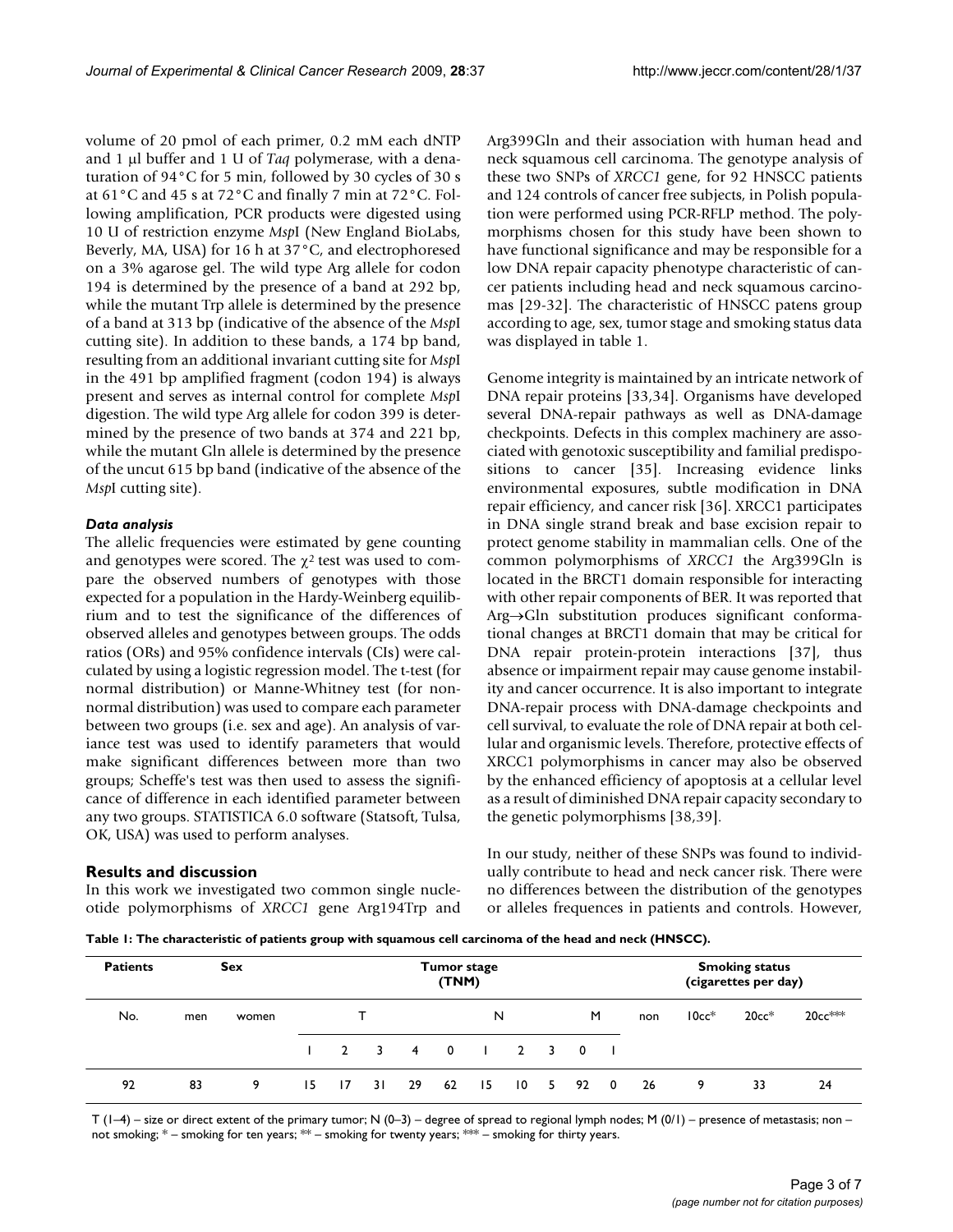we found statistically non-significant increase of Arg194Trp genotype frequency (OR, 1.37; 95% CI, 0.70– 2.68) and Trp194 allele (OR, 1.32; 95% CI, 0.70–2.49) according to wild-type of Arg194Arg reference genotype and Arg194 allele frequency (table [2\)](#page-3-0). Non-statistical increase of Arg399Gln (OR, 1.10; 95% CI, 0.61–1.97) according to reference genotype of Arg399Arg was also found. (table [3\)](#page-4-0). While, no altered risk has been found individually for the *XRCC1* Arg194Trp or Arg399Gln polymorphisms, the halophyte analysis according to wildtype of Arg194Arg-Arg399Arg showed high association with head and neck cancer (table [4\)](#page-4-1). The findings indicated that a statistically non-significantly increased risk of HNSCC was associated with the combined Arg194Arg-Arg399Gln genotype (OR, 1.33; 95% CI, 0.70–2.56). The higher risk of head and neck cancer occurrence was associated with the combined Arg194Trp-Arg399Arg genotype (OR, 2.96; 95% CI, 1.01–8.80) but no altered risk was associated with others haplotypes. For Tyr165Tyr genotype we also observed positive correlation with cancer progression assessed by tumor size (OR 4.56; 95% CI 1.60–12.95).

We also analyzed the distribution of genotypes and frequency of alleles in groups of patients suffer head and neck cancer according to different cancer staging by TNM classification (table [5](#page-4-2) and table [6](#page-4-3)). We did not find any association of the Arg194Tyr or Arg399Gln polymorphisms in patients group with cancer progression assessed by with tumour size (T) and node status (N). Additionally, as a high risk factor for head and neck cancer occurrence we analysed patients with positive smoking status within HNSCC group according to smokers selected from controls (table [7](#page-5-6) and table [8](#page-5-7)). While, no statistically significant differences in distribution of the Arg194Tyr genotype was calculated, we found statistically significant associations of Arg399Gln polymorphic variants of XRCC1 gene with cancer risk within smoking group of HNSCC patients. We found that Arg399Gln genotype frequency (OR, 2.70; 95% CI, 1.26–5.78) and Gln399 allele (OR, 4.31; 95% CI, 2.29–8.13) was associated with patients group smoked ten or more cigarettes per day for at least ten years. On the other hand Arg399Arg wild-type genotype (OR, 0.18; 95% CI, 0.08–0.39) and Arg399 allele (OR, 0.22; 95% CI, 0.12–0.41) had protective effect on cancer risk even in patients group with positive smoking status.

The XRCC1 gene polymorphisms have been extensively studied in the association with various human cancers mostly breast, lung or head and neck carcinomas. Major studies of head and neck cancer has been focused on polymorphisms of genes encoding enzymes of xenobiotic metabolism and DNA repair [[32,](#page-6-15)[40\]](#page-6-23). Carriers of the XRCC1 Arg399Gln variant have been shown to have higher levels of DNA adducts [\[16](#page-6-2)] and to be at greater risk for ionizing radiation sensitivity [\[17\]](#page-6-3) and tobacco correlated DNA damage [[18](#page-6-4)[-20](#page-6-5)]. Recently, Sreeja at al (2008) has shown that the carriers of XRCC1 Gln399Gln genotypes were at higher risk of lung cancer [[12\]](#page-6-24). On the other hand, López-Cima et al. (2007) has been reported that individuals homozygous for the XRCC1 Gln339 allele presented no risk of developing lung cancer [\[6\]](#page-5-5). The association between XRCC1 Arg399Gln polymorphism and ductal carcinoma of women with breast cancer was found statistically significant in studies performed by Dufloth et al. at 2008 [\[13](#page-6-25)]. Despite of large number of studies, in well-characterized populations, results from HNSCC patients are still confusing. There was a marginally significant risk of HNSCC observed in variants of XRCC1 genotype with Trp194 allele in Thailand population [[41\]](#page-6-26). No altered risk was associated with the XRCC1 Arg399Gln genotype in Li et al. studies [\[42\]](#page-6-27), however smokers carrying risk genotype of XRCC1 with dominant Gln399 allele were over-represented in head and neck cancer populations from eastern region of India [\[43](#page-6-28)]. Recently, combinational polymorphisms of four DNA repair genes XRCC1, XRCC2, XRCC3, and XRCC4 and their association with HNSCC cancer in Taiwan has been investigated. [[14](#page-6-0)]. Except for XRCC2, none of SNPs was found to individually contribute to cancer risk. In our study, we found that Gln399 allele may also increase head and neck cancer risk in population with positive smoking status. Finally, no association was found individually for either analyzed SNPs but we evidenced that combined genotypes of XRCC1 may have impact on HNSCC risk.

<span id="page-3-0"></span>**Table 2: Distribution of genotypes and frequency of alleles of the Arg/Trp 194 (C/T 26304 exon 6) polymorphism of** *XRCC1* **gene in squamous cell carcinoma of the head and neck (HNSCC) patients and the controls.**

| <b>Genotype Allele</b> | <b>HNSCC</b> patients<br>$(n = 92)$<br><b>Number (frequency)</b> | <b>Controls</b><br>$(n = 124)$<br><b>Number (frequency)</b> | OR (95% CI)       |  |
|------------------------|------------------------------------------------------------------|-------------------------------------------------------------|-------------------|--|
| Arg/Arg                | 71 (0.86)                                                        | 102(0.82)                                                   | (reference)       |  |
| Arg/Trp                | 21(0.14)                                                         | 22(0.18)                                                    | 1.37 (0.70; 2.68) |  |
| Trp/Trp                | 0(0.00)                                                          | 0(0.00)                                                     | ---------         |  |
| Arg                    | 163(0.98)                                                        | 226(0.91)                                                   | l (reference)     |  |
| Trp                    | 21(0.12)                                                         | 22 (0.09)                                                   | 1.32 (0.70; 2.49) |  |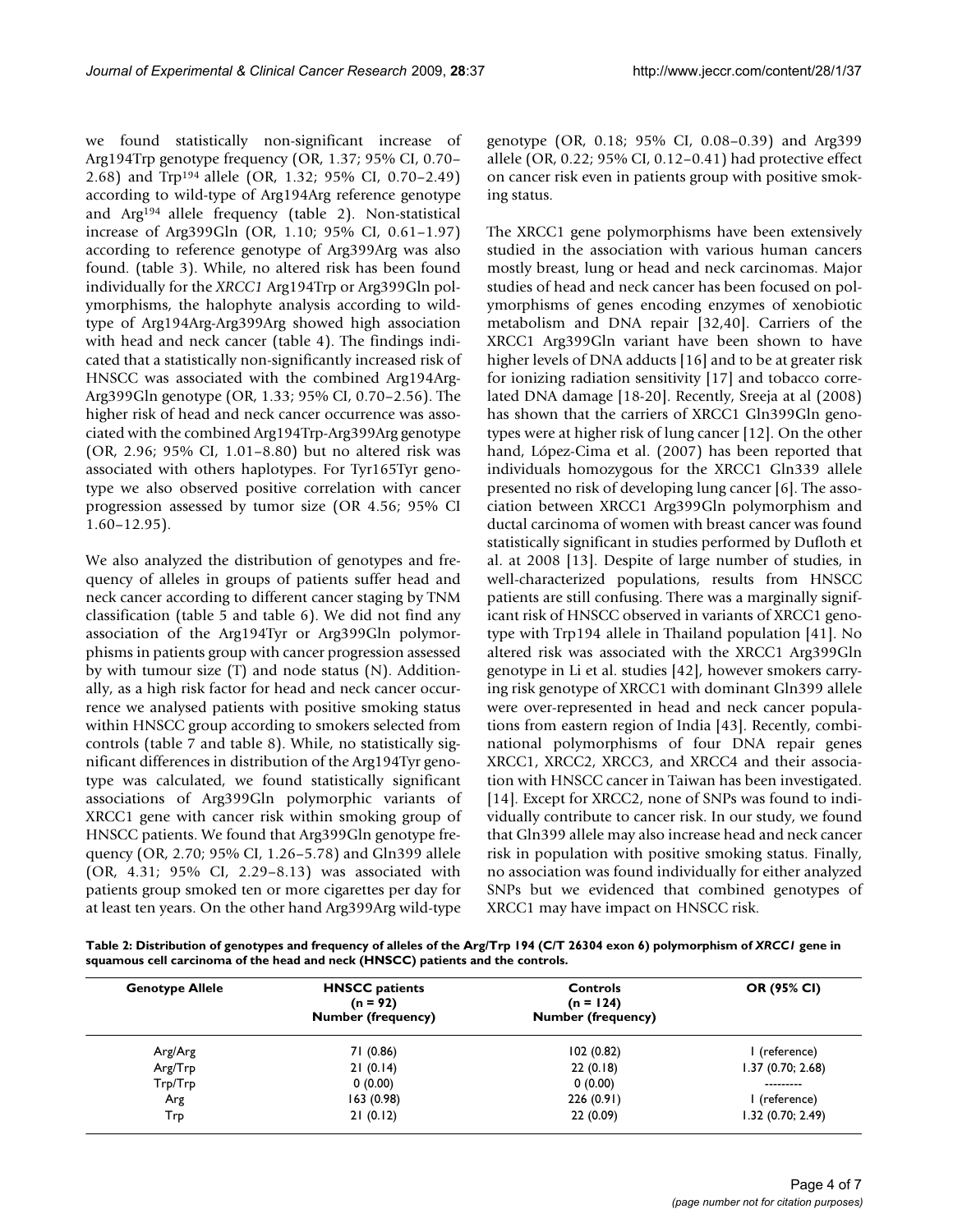| <b>Genotype Allele</b> | <b>HNSCC</b> patients<br>$(n = 92)$<br><b>Number (frequency)</b> | <b>Controls</b><br>$(n = 124)$<br><b>Number (frequency)</b> | OR (95% CI)         |  |
|------------------------|------------------------------------------------------------------|-------------------------------------------------------------|---------------------|--|
| Arg/Arg                | 37 (0,40)                                                        | 49 (0.40)                                                   | I (reference)       |  |
| Arg/Gln                | 44 (0.48)                                                        | 53 $(0.43)$                                                 | 1.10(0.61; 1.97)    |  |
| Gln/Gln                | 11(0.12)                                                         | 22(0.18)                                                    | $0.66$ (0.29; 1.53) |  |
| Arg                    | 118(0.64)                                                        | 151(0.61)                                                   | I (reference)       |  |
| Gln                    | 66 (0.36)                                                        | 97 (0.39)                                                   | 0.87(0.59; 1.29)    |  |

<span id="page-4-0"></span>**Table 3: Distribution of genotypes and frequency of alleles of the Arg/Gln 399 (G/A 28152 exon 9) polymorphism of** *XRCC1* **gene in squamous cell carcinoma of the head and neck (HNSCC) patients and the controls.**

<span id="page-4-1"></span>**Table 4: Haplotypes distribution and frequencies of** *XRCC1* **gene polymorphisms in squamous cell carcinoma of the head and neck (HNSCC) patients and the controls.**

| Haplotypes XRCCI-194-399 | <b>HNSCC</b> patients<br>$(n = 92)$<br><b>Number (frequency)</b> | Controls<br>$(n = 124)$<br><b>Number (frequency)</b> | OR (95% CI)         |  |
|--------------------------|------------------------------------------------------------------|------------------------------------------------------|---------------------|--|
| Arg/Arg-Arg/Arg          | 29(0,32)                                                         | 43 (0,35)                                            | (reference)         |  |
| Arg/Trp-Arg/Arg          | 12(0.13)                                                         | 6(0.05)                                              | $2.96$ (1.01; 8.80) |  |
| Trp/Trp-Arg/Arg          | 0(0.00)                                                          | 0(0.00)                                              | ---------           |  |
| Arg/Arg-Arg/Gln          | 36 (0.39)                                                        | 40 (0.32)                                            | $1.33$ (0.70; 2.56) |  |
| Arg/Trp-Arg/Gln          | 8(0,09)                                                          | 13(0,10)                                             | 0.91(0.34; 2.48)    |  |
| Trp/Trp-Arg/Gln          | 0(0.00)                                                          | 0(0.00)                                              |                     |  |
| Arg/Arg-Gln/Gln          | 6(0.07)                                                          | 19(0.15)                                             | 0.47(0.17; 1.31)    |  |
| Arg/Trp-Gln/Gln          | l (0.01)                                                         | 3(0.02)                                              | 0.49(0.05; 4.99)    |  |
| Trp/Trp-Gln/Gln          | 0(0,00)                                                          | 0(0,00)                                              |                     |  |

<span id="page-4-2"></span>**Table 5: The genotype and allele frequency and odds ratios (OR) of the Arg194Trp polymorphism of** *XRCC1* **gene in patients with head and neck cancer with different tumor size and lymph node status.**

|                        |                               | Tumour size (T)            |                     | Node status (N)                    |                                    |                     |  |
|------------------------|-------------------------------|----------------------------|---------------------|------------------------------------|------------------------------------|---------------------|--|
| <b>Genotype Allele</b> | $T3 + T4$<br>Number/Frequency | $T+T2$<br>Number/Frequency | OR (95% CI)         | $NI + N2 + N3$<br>Number/Frequency | N <sub>0</sub><br>Number/Frequency | OR (95% CI)         |  |
| Arg/Arg                | 43 (0.72)                     | 28 (0.88)                  | $0.36(0.11 - 1.19)$ | 20(0.67)                           | 51(0.82)                           | $0.43(0.16 - 1.67)$ |  |
| Arg/Trp                | 17(0.28)                      | 4(0.12)                    | $2.76(0.84 - 9.08)$ | 10(0.33)                           | 11(0.18)                           | $2.32(0.85 - 6.30)$ |  |
| Trp/Trp                | 0(0.00)                       | 0(0.00)                    | ---------           | 0(0.00)                            | 0(0.00)                            | ---------           |  |
| Arg                    | 103(0.86)                     | 60(0.96)                   | $0.40(0.13 - 1.27)$ | 50(0.83)                           | 113(0.91)                          | $0.48(0.19 - 1.32)$ |  |
| Trp                    | 17(0.14)                      | 4(0.14)                    | $2.47(0.80 - 7.70)$ | 10(0.17)                           | 11(0.09)                           | $2.05(0.82 - 5.14)$ |  |

<span id="page-4-3"></span>**Table 6: The genotype and allele frequency and odds ratios (OR) of the Arg399Gln polymorphism of** *XRCC1* **gene in patients with head and neck cancer with different tumor size and lymph node status.**

|                        |                               | Tumour size (T)            |                     | Node status (N)                    |                        |                     |  |
|------------------------|-------------------------------|----------------------------|---------------------|------------------------------------|------------------------|---------------------|--|
| <b>Genotype Allele</b> | $T3 + T4$<br>Number/Frequency | $T+T2$<br>Number/Frequency | OR (95% CI)         | $NI + N2 + N3$<br>Number/Frequency | N0<br>Number/Frequency | OR (95% CI)         |  |
| Arg/Arg                | 24(0.40)                      | 13(0.41)                   | $0,97(0.41 - 2.34)$ | 8(0,27)                            | 29(0.47)               | $0.41(0.16 - 1.07)$ |  |
| Arg/Gln                | 30(0.50)                      | 14 (0.44)                  | $1.28(0.54 - 3.05)$ | 17(0.57)                           | 27(0.44)               | $1.70(0.70 - 4.08)$ |  |
| Gln/Gln                | 6(0.10)                       | 5(0.16)                    | $0.60(0.17 - 2.14)$ | 5(0.17)                            | 6(0.10)                | $1.86(0.52 - 6.70)$ |  |
| Arg                    | 78 (0.65)                     | 40 (0.62)                  | $1.11(0.59 - 2.09)$ | 33 (0.55)                          | 85 (0.69)              | $0.56(0.30 - 1.06)$ |  |
| Gln                    | 42 (0.35)                     | 24(0.38)                   | $0.89(0.48 - 1.68)$ | 27(0.45)                           | 39(0.31)               | $1.78(0.94 - 3.36)$ |  |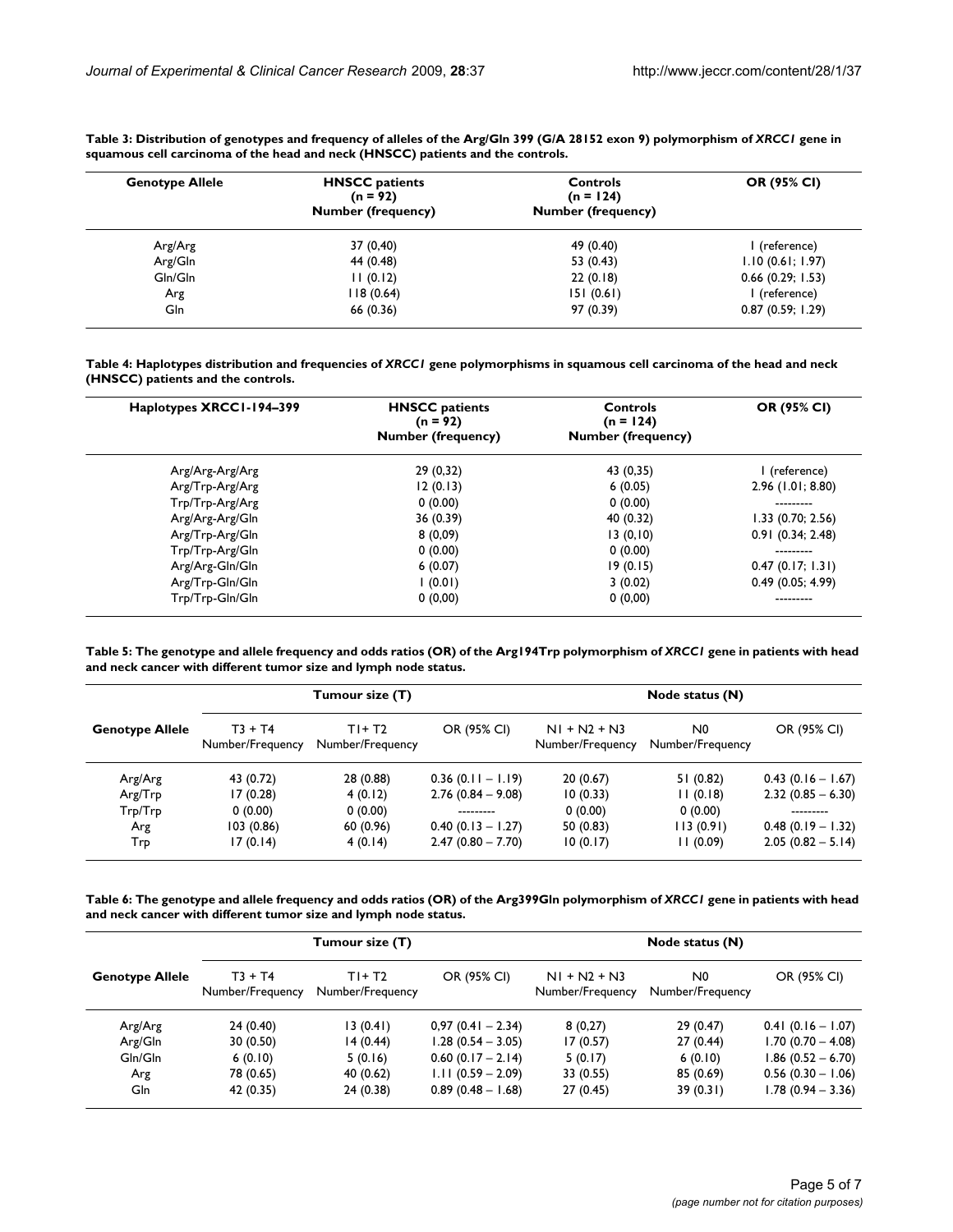| <b>Genotype Allele</b> | <b>HNSCC</b> patients<br>$(n = 66)$<br><b>Number (frequency)</b> | <b>Controls</b><br>$(n = 52)$<br><b>Number (frequency)</b> | OR (95% CI)          |
|------------------------|------------------------------------------------------------------|------------------------------------------------------------|----------------------|
| Arg/Arg                | 49 (0.74)                                                        | 44 (0.85)                                                  | $0.52(0.20 - 1.33)$  |
| Arg/Trp                | 17(0.26)                                                         | 8(0.15)                                                    | $1.91(0.75 - 4.85)$  |
| Trp/Trp                | 0(0.00)                                                          | 0(0.00)                                                    | ---------            |
| Arg                    | 115(0.87)                                                        | 96 (0.92)                                                  | $0.56$ (0.23 - 1.36) |
| Trp                    | 17(0.13)                                                         | 8(0.08)                                                    | $1.77(0.73 - 4.28)$  |

<span id="page-5-6"></span>**Table 7: The genotype and allele frequency and odds ratios (OR) of the Arg194Trp polymorphism of** *XRCC1* **gene in squamous cell carcinoma of the head and neck (HNSCC) patients and the controls with positive smoking status.**

<span id="page-5-7"></span>**Table 8: The genotype and allele frequency and odds ratios (OR) of the Arg399Gln polymorphism of** *XRCC1* **gene in squamous cell carcinoma of the head and neck (HNSCC) patients and the controls with positive smoking status.**

| <b>Genotype Allele</b> | <b>HNSCC</b> patients<br>$(n = 66)$<br><b>Number (frequency)</b> | <b>Controls</b><br>$(n = 52)$<br><b>Number (frequency)</b> | OR (95% CI)          |  |
|------------------------|------------------------------------------------------------------|------------------------------------------------------------|----------------------|--|
| Arg/Arg                | 19(0.29)                                                         | 36 (0.69)                                                  | $0.18(0.08 - 0.39)$  |  |
| Arg/Gln                | 36(0.55)                                                         | 16(0.31)                                                   | $2.70$ (1.26 - 5.78) |  |
| Gln/Gln                | 11(0.16)                                                         | 0(0.00)                                                    | ---------            |  |
| Arg                    | 74 (0.56)                                                        | 88 (0.85)                                                  | $0.22(0.12 - 0.41)$  |  |
| Gln                    | 58 (0.44)                                                        | 16(0.15)                                                   | $4.31(2.29 - 8.13)$  |  |

#### **Conclusion**

Head and neck cancer patients have variable prognoses even within the same clinical stage and while receiving similar treatments. The number of studies of genetic polymorphisms as prognostic factors of HNSCC outcomes is growing. Candidate polymorphisms have been evaluated in DNA repair, cell cycle, xenobiotic metabolism, and growth factor pathways. In our study, we assessed two common polymorphisms of the *XRCC1* gene that might influence DNA repair capacity and their association with head and neck cancer risk. Finally, we identified the combined genotype of Arg194Trp-Arg399Arg that was associated with HNSCC cancer risk and may have an impact on identification of a high-risk population.

#### **Competing interests**

The authors declare that they have no competing interests.

#### **Authors' contributions**

MK have made substantial contributions to conception, design and drafting the manuscript. KP, PR, WP, AB-K and JS have made acquisition of data, analysis and interpretation of data. WM, JO, AM-S have made substantial contributions to patients sample collection. IM has made substantial contributions to conception and design, acquisition of data, analysis and interpretation of data, drafting the manuscript and revising it critically for important intellectual content. He has also given final approval of the version to be published.

#### **Acknowledgements**

This work was supported by grant N301 099 32/3581 from Polish Ministry of Science and Higher Education.

#### **References**

- <span id="page-5-0"></span>1. Lindahl T, Wood RD: **[Quality control by DNA repair.](http://www.ncbi.nlm.nih.gov/entrez/query.fcgi?cmd=Retrieve&db=PubMed&dopt=Abstract&list_uids=10583946)** *Science* 1999, **286:**1897-1905.
- <span id="page-5-1"></span>2. Hoeijmakers JH: **[Genome maintenance mechanisms for pre](http://www.ncbi.nlm.nih.gov/entrez/query.fcgi?cmd=Retrieve&db=PubMed&dopt=Abstract&list_uids=11357144)[venting cancer.](http://www.ncbi.nlm.nih.gov/entrez/query.fcgi?cmd=Retrieve&db=PubMed&dopt=Abstract&list_uids=11357144)** *Nature* 2001, **411:**366-374.
- <span id="page-5-2"></span>3. Barnes DE, Lindahl T: **[Repair and genetic consequences of](http://www.ncbi.nlm.nih.gov/entrez/query.fcgi?cmd=Retrieve&db=PubMed&dopt=Abstract&list_uids=15568983) [endogenous DNA base damage in mammalian cells.](http://www.ncbi.nlm.nih.gov/entrez/query.fcgi?cmd=Retrieve&db=PubMed&dopt=Abstract&list_uids=15568983)** *Annu Rev Genet* 2004, **38:**445-476.
- <span id="page-5-3"></span>4. Vogelstein B, Kinzler KW: **[Cancer genes and the pathways they](http://www.ncbi.nlm.nih.gov/entrez/query.fcgi?cmd=Retrieve&db=PubMed&dopt=Abstract&list_uids=15286780) [control.](http://www.ncbi.nlm.nih.gov/entrez/query.fcgi?cmd=Retrieve&db=PubMed&dopt=Abstract&list_uids=15286780)** *Nat Med* 2004, **10:**789-799.
- <span id="page-5-4"></span>5. Mohrenweiser HW, Wilson DM III, Jones IM: **[Challenges and com](http://www.ncbi.nlm.nih.gov/entrez/query.fcgi?cmd=Retrieve&db=PubMed&dopt=Abstract&list_uids=12714187)[plexities in estimating both the functional impact and the](http://www.ncbi.nlm.nih.gov/entrez/query.fcgi?cmd=Retrieve&db=PubMed&dopt=Abstract&list_uids=12714187) disease risk associated with the extensive genetic variation [in human DNA repair genes.](http://www.ncbi.nlm.nih.gov/entrez/query.fcgi?cmd=Retrieve&db=PubMed&dopt=Abstract&list_uids=12714187)** *Mutat Res* 2003, **526:**93-125.
- <span id="page-5-5"></span>6. López-Cima MF, González-Arriaga P, García-Castro L, Pascual T, Marrón MG, Puente XS, Tardón A: **[Polymorphisms in XPC,](http://www.ncbi.nlm.nih.gov/entrez/query.fcgi?cmd=Retrieve&db=PubMed&dopt=Abstract&list_uids=17705814) [XPD, XRCC1, and XRCC3 DNA repair genes and lung can](http://www.ncbi.nlm.nih.gov/entrez/query.fcgi?cmd=Retrieve&db=PubMed&dopt=Abstract&list_uids=17705814)[cer risk in a population of northern Spain.](http://www.ncbi.nlm.nih.gov/entrez/query.fcgi?cmd=Retrieve&db=PubMed&dopt=Abstract&list_uids=17705814)** *BMC Cancer* 2007, **7:**162.
- 7. Martinez-Balibrea E, Manzano JL, Martinez-Cardus A, Moran T, Cirauqui B, Catot S, Taron M, Abad A: **[Combined analysis of genetic](http://www.ncbi.nlm.nih.gov/entrez/query.fcgi?cmd=Retrieve&db=PubMed&dopt=Abstract&list_uids=17273745) [polymorphisms in thymidylate synthase, uridine diphos](http://www.ncbi.nlm.nih.gov/entrez/query.fcgi?cmd=Retrieve&db=PubMed&dopt=Abstract&list_uids=17273745)phate glucoronosyltransferase and X-ray cross complementing factor 1 genes as a prognostic factor in advanced colorectal cancer patients treated with 5-fluorouracil plus [oxaliplatin or irinotecan.](http://www.ncbi.nlm.nih.gov/entrez/query.fcgi?cmd=Retrieve&db=PubMed&dopt=Abstract&list_uids=17273745)** *Oncol Rep* 2007, **17(3):**637-645.
- 8. Burri RJ, Stock RG, Cesaretti JA, Atencio DP, Peters S, Peters CA, Fan G, Stone NN, Ostrer H, Rosenstein BS: **[Association of single](http://www.ncbi.nlm.nih.gov/entrez/query.fcgi?cmd=Retrieve&db=PubMed&dopt=Abstract&list_uids=18582155) [nucleotide polymorphisms in SOD2, XRCC1 and XRCC3](http://www.ncbi.nlm.nih.gov/entrez/query.fcgi?cmd=Retrieve&db=PubMed&dopt=Abstract&list_uids=18582155) with susceptibility for the development of adverse effects [resulting from radiotherapy for prostate cancer.](http://www.ncbi.nlm.nih.gov/entrez/query.fcgi?cmd=Retrieve&db=PubMed&dopt=Abstract&list_uids=18582155)** *Radiat Res* 2008, **170(1):**49-59.
- 9. McWilliams RR, Bamlet WR, Cunningham JM, Goode EL, de Andrade M, Boardman LA, Petersen GM: **Polymorphisms in DNA repair genes, smoking, and pancreatic adenocarcinoma risk.** *Cancer Res* 2008, **15;68(12):**4928-4935.